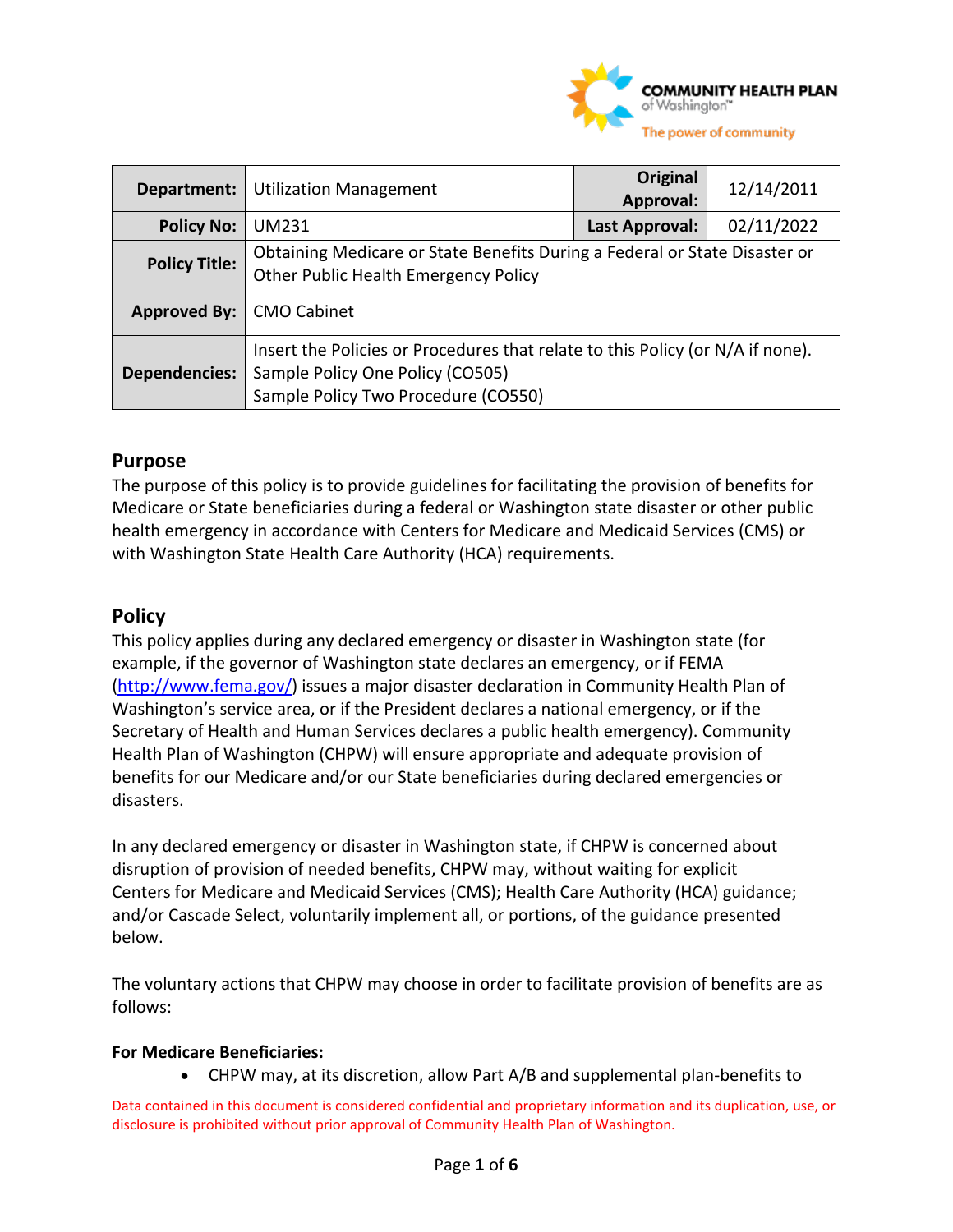

be furnished at specified non-contracted facilities.

**NOTE**: Part A/B benefits must, per 42 CFR § 422.204(b)(3), be furnished at certified facilities;

- CHPW may, at its discretion, waive in full, or in part, requirements for authorization or pre- notification; and
- CHPW may, at its discretion, temporarily reduce plan-approved costsharing amounts. Furthermore, although CHPW is required to notify members 30 days in advance of plan changes, this 30-day notification requirement can be waived by CMS during a declared emergency provided all the changes (such as reduction of cost-sharing and waiving authorization) benefit the member.

#### Additional information:

- CHPW will resume normal operations once the emergency or disaster is over. Typically, the source that declared the disaster would clarify when the disaster ends. However, in the case of disasters declared by FEMA, if the disaster period has not closed 30 days from the initial declaration, and if CMS has not indicated an end date to the disaster, CHPW will resume normal operations 30 days from the initial declaration.
- CMS still reserves the right to assess each disaster or emergency on a case-by-case basis and issue further guidance supplementing or modifying the above guidance.
- In response to certain disasters or emergencies, the Secretary of Health and Human Services may exercise his waiver authority under Section 1135 of the Social Security Act. Under the Section 1135 waiver authority (when invoked), CMS may *require* CHPW to allow enrollees affected by the emergency or disaster to receive care from non-network providers at in-network cost-sharing.
- **During emergencies or disasters in which the Secretary has invoked his** authority under Section 1135, information about the waivers is posted on the Department of Health and Human Services (DHHS) website [\(http://www.dhhs.gov/\)](http://www.dhhs.gov/). The CMS website [\(http://www.cms.hhs.gov\)](http://www.cms.hhs.gov/) also will provide detailed guidance for CHPW in the event of a disaster or emergency in which the Secretary's 1135 waiver authority is being exercised. During these disasters and emergencies, CHPW will check these websites frequently.

#### **For WA Apple Health Integrated Managed Care (IMC), Behavioral Health Services Only, and Cascade Select Beneficiaries:**

• CHPW may, at its discretion, allow plan-benefits to be furnished at specified non-contracted facilities.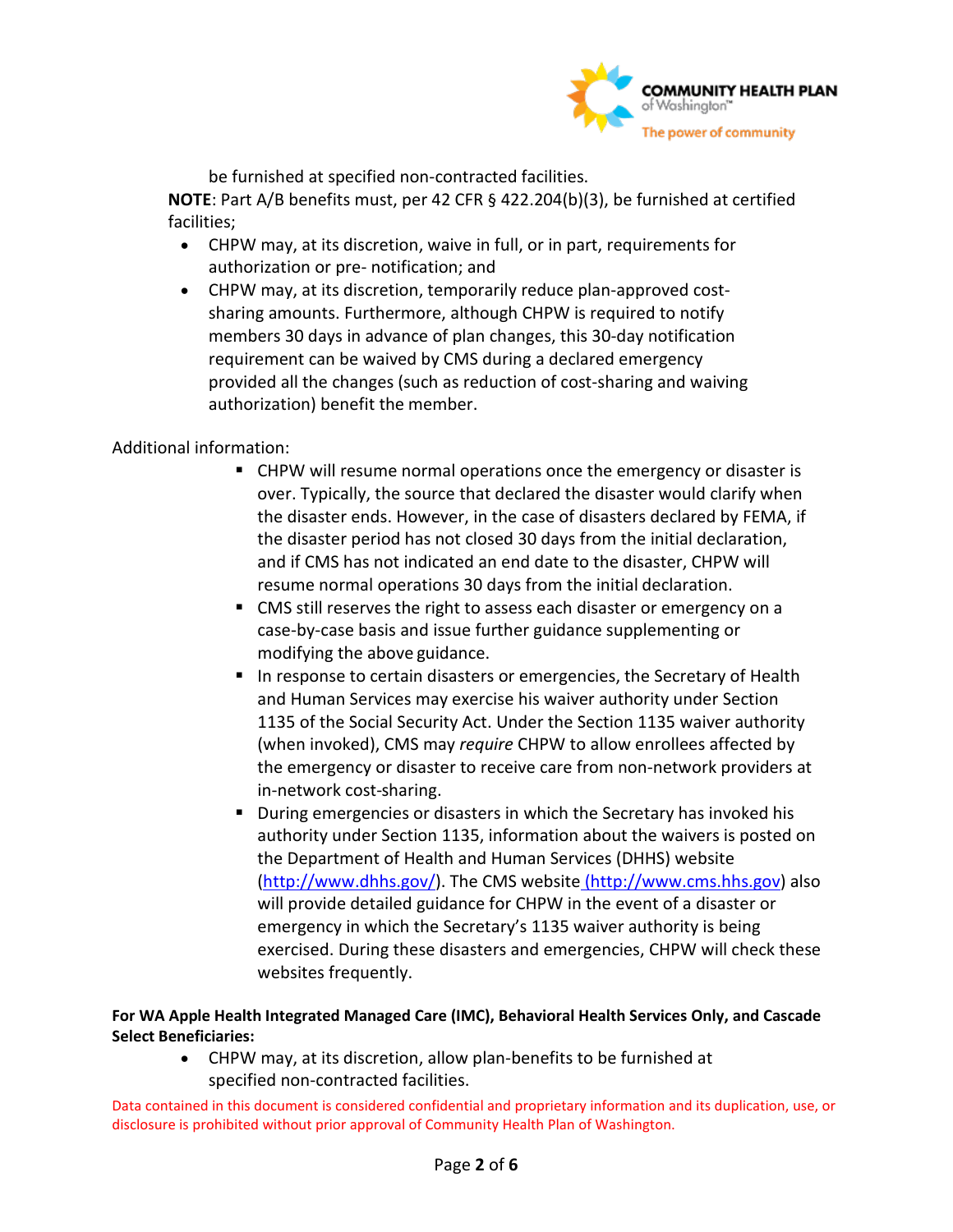

- CHPW may, at its discretion, waive in full, or in part, requirements for authorization or pre- notification; and
- CHPW may, at its discretion, temporarily reduce plan-approved cost-sharing amounts.

Additional information:

- CHPW will resume normal operations once the emergency or disaster is over. Typically, the source that declared the disaster would clarify when the disaster ends.
- Washington State HCA still reserves the right to assess each disaster or emergency on a case-by-case basis and issue further guidance supplementing or modifying the above guidance.

#### **Process to implement waiver, reduction, or temporary suspension of Authorization or Precertification:**

- **1)** In response to federal or state natural disasters or a public health emergency, the Senior Medical Director of Behavioral Health, Senior Medical Director, and Senior Director of Utilization Management will review and proposed changes for feasibility of implementation and impact to members and providers in addressing concerns brought up by the event.
- **2)** All proposed reductions and changes to normal operations will be vetted through Claims Operations to ensure proposed changes can be operationalized in a way that will ensure fidelity of provider payment
- **3)** Once Both UM leadership and Claims have confirmed feasibility of implementation, the proposed changes are forwarded to the Chief Medical Officer (CMO) for approval.
- **4)** CMO will obtain Executive Leadership Council (ELT) approval for implementation
- **5)** Provider and member notification will be based on the scope of the change and impacted parties. Communication can include outreach to individual providers or members, outreach to impacted Community Health Centers, and/or outreach to CHPW provider community through provider newsletter alert.

CHPW will notify parties identified for initial outreach, prior to the resumption of normal operations.

## **List of Appendices**

A. Detailed Revision History

### **Citations & References**

| <b>CFR</b> |  |
|------------|--|
| <b>WAC</b> |  |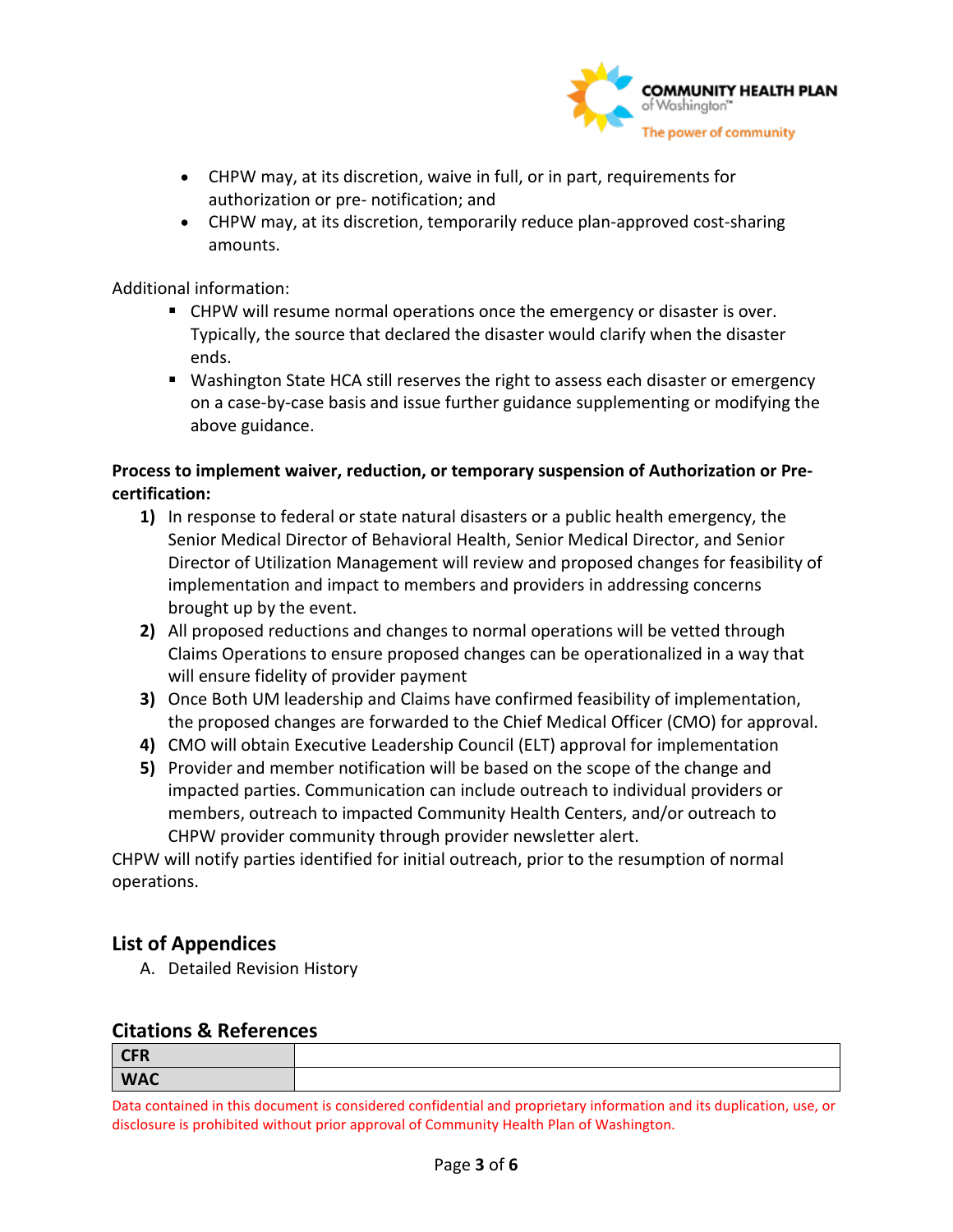

| <b>RCW</b>                |                |  |
|---------------------------|----------------|--|
| LOB / Contract            | <b>WAHIMC</b>  |  |
| <b>Citation</b>           | <b>BHSO</b>    |  |
|                           | $\boxtimes$ MA |  |
|                           | $\boxtimes$ CS |  |
| <b>Other Requirements</b> |                |  |
| <b>NCQA Elements</b>      |                |  |

# **Revision History**

| <b>SME Review:</b> | 07/26/2012; 06/09/2013; 08/06/2014; 07/31/2015; 08/18/2016;<br>08/15/2017; 06/21/2018; 06/19/2019; 05/28/2020; 11/17/2020;<br>09/08/2021; 02/10/2022 |
|--------------------|------------------------------------------------------------------------------------------------------------------------------------------------------|
| <b>Approval:</b>   | 12/14/2011; 08/08/2012; 06/28/2013; 08/13/2014; 08/04/2015;<br>08/23/2016; 08/18/2017; 06/25/2018; 06/21/2019; 06/25/2020;<br>09/28/2021; 02/11/2022 |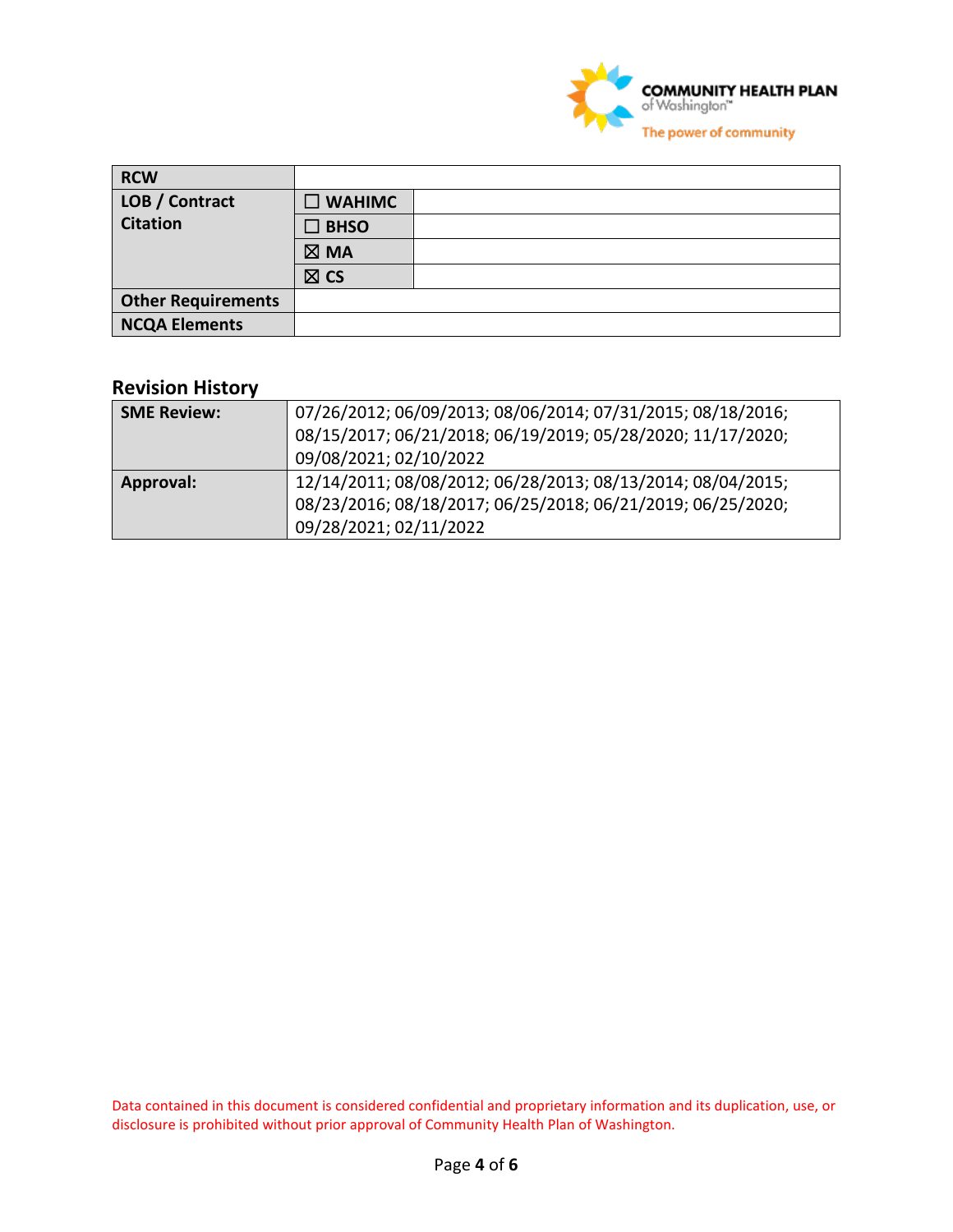

# **Appendix A: Detailed Revision History**

| <b>Revision Date</b> | <b>Revision Description</b>               | <b>Revision Made By</b> |  |
|----------------------|-------------------------------------------|-------------------------|--|
| 11/29/2011           | Original                                  | Joe Osborne             |  |
| 12/14/2011           | Approval                                  | <b>MMLT</b>             |  |
| 07/26/2012           | Name change to specify Medicare;          | Lucy Sutphen, MD, FACP  |  |
|                      | minor grammatical changes                 |                         |  |
| 08/08/2012           | Approval                                  | <b>MMLT</b>             |  |
| 06/09/2013           | Reviewed and policy - no changes          | Jane Daughenbaugh       |  |
| 06/28/2013           | Approval                                  | <b>MMLT</b>             |  |
| 08/06/2014           | <b>Modified Contract Citation section</b> | Andrew Boe              |  |
|                      | layout                                    |                         |  |
| 08/13/2014           | Approval                                  | <b>MMLT</b>             |  |
| 07/31/2015           | Updated to integrate UM232 State          | Kelly Force             |  |
|                      | Benefits during a State disaster. (UM232  |                         |  |
|                      | will be retired)                          |                         |  |
| 08/04/2015           | Approval                                  | <b>MMLT</b>             |  |
| 08/18/2016           | Reviewed - Minor changes                  | Cyndi Stilson, RN       |  |
| 08/18/2016           | Reviewed - No changes                     | Jane Daughenbaugh, RN   |  |
| 08/23/2016           | Approved                                  | <b>MMLT</b>             |  |
| 08/15/2017           | Reviewed - Minor changes                  | Cyndi Stilson, RN       |  |
| 08/18/2017           | Approved MMLT                             | <b>MMLT</b>             |  |
| 06/21/2018           | Minor editing                             | Drew Breuckman          |  |
| 06/25/2018           | Approved                                  | Patty Jones, RN, MBA    |  |
| 06/19/2019           | Reviewed, with minor edits                | Yves Houghton, RN, BSN  |  |
| 06/21/2019           | Approval                                  | <b>MMLT</b>             |  |
| 05/28/2020           | Changed 'enrollee' to 'member';           | Yves Houghton, RN, BSN  |  |
|                      | removed contract citation reference to    |                         |  |
|                      | WAH-IMC; updated Apple Health to IMC      |                         |  |
| 06/20/2020           | Approval                                  | Ma'ata Hardman, RN,     |  |
|                      |                                           | MBA, CCM                |  |
| 06/25/2020           | Approval                                  | <b>CMO Cabinet</b>      |  |
| 11/17/2020           | Updated LOB and C&R minor edits           | Yves Houghton, RN, BSN  |  |
| 11/20/2020           | Approval                                  | <b>CMO Cabinet</b>      |  |
| 09/08/2021           | Reviewed, with minor edits                | Yves Houghton, RN, BSN  |  |
| 09/24/2021           | Approval                                  | Ma'ata Hardman          |  |
| 09/28/2021           | Approval                                  | <b>CMO Cabinet</b>      |  |